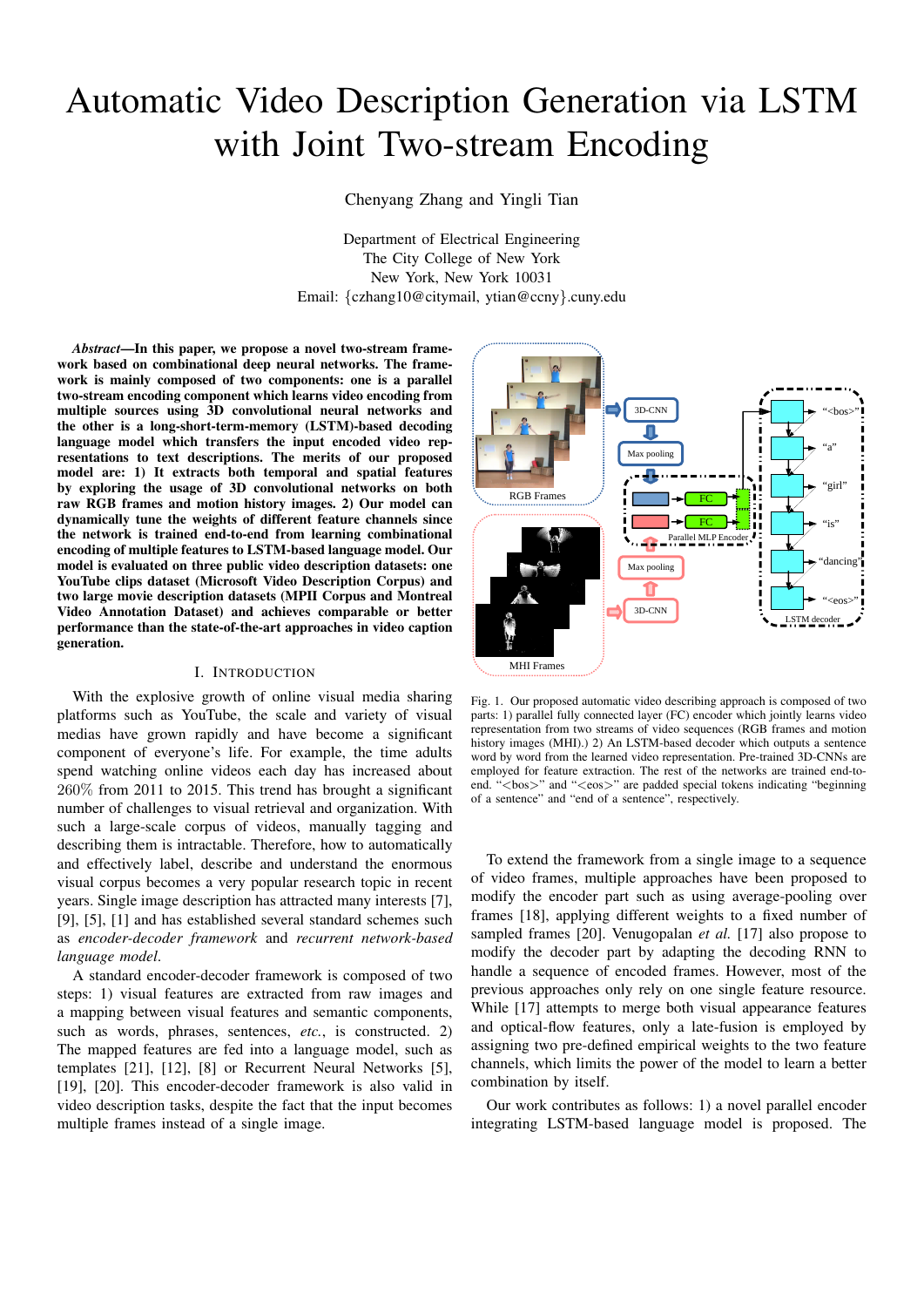model combines multiple pre-trained C3D feature channels and automatically learns a proper representation which avoids both loosing too much learning capability or introducing too much entanglement. 2) We observe through experiments that the two feature channels (RGB and MHI) contain complementary information, although C3D has the potential to capture local temporal structure, motion-centric MHI feature practically contributes more motion information in the system.

# II. APPROACH

The structure of our proposed framework is illustrated in Figure 1, which is composed of a two-stream encoder and a language generator model which is built on a single layer of RNNs with LSTM cells.

### *A. RNNs with LSTM cells*

Firstly let us briefly recall the long-short-term-memory (LSTM) variant of recurrent neural network (RNN) and its connection with video captioning. A RNN is a neural network which includes an internal state which depends on both current input and output from the last time-step. Due to that feature, RNNs are capable to model complex temporal dynamics and used in temporal sequences modeling, such as speech recognition, language modeling, machine translation and image captioning. Because RNN has the ability to remember previous inputs and outputs, it is suitable to generate a sequence of words which follows the patterns of human (natural language) as well as conditional on the encoded input image or video. However, simple RNN often fails to remember long-term context [2].

To overcome the issue mentioned above, RNN is modified by replacing its internal state variables to a series of "gate" state variables as shown in the following formula:

$$
i_t = \sigma(W_i x_t + U_i h_{t-1} + b_i)
$$
  
\n
$$
o_t = \sigma(W_0 x_t + U_0 h_{t-1} + b_0)
$$
  
\n
$$
f_t = \sigma(W_f x_t + U_f h_{t-1} + b_f)
$$
  
\n
$$
\hat{C}_t = \tanh(W_c x_t + U_c h_{t-1} + b_c)
$$
  
\n
$$
C_t = i_t \odot \hat{C}_t + f_t \odot C_{t-1}
$$
  
\n
$$
h_t = o_t \odot \tanh(C_t)
$$
\n(1)

where  $\odot$  is element-wise product and  $\sigma(\cdot)$  denotes the sigmoid activation function;  $x_t$  is the input at time step t to the LSTM cell;  $W_i$ ,  $W_f$ ,  $W_c$ ,  $W_o$ ,  $U_i$ ,  $U_f$ ,  $U_c$ , and  $U_o$  are weight matrices assigned to different state parameters;  $b_i$ ,  $b_f$ ,  $b_c$  and  $b_o$  are bias vectors;  $i_t$ ,  $o_t$ ,  $f_t$ ,  $C_t$  and  $h_t$  denote input gate, output gate, forget gate, cell state and hidden state, respectively.  $\hat{C}_t$ represents the candidate cell state before combining with the previous cell state  $(C_{t-1})$  and the forget gate.

The input gate values  $i_t$  and forget gate values  $h_t$  are computed based on the hidden state of last LSTM cell  $(h_t)$ and the current input vector  $x_t$ . The forget gate can code what memory the current cell drops and the input gate is responsible for what the encoded input is visible for computing the current cell value  $C_t$ . And finally the output gate values  $o_t$  and the current hidden state values  $h_t$  are computed based on both the cell state values  $C_t$  and  $o_t$ , which can be treated as an encoded version of the output  $o_t$ .

With enough training data, RNNs with LSTM architecture are well-suited to learn very long time correspondences between important events. In the decoder perspective, LSTMbased RNNs can generate very long sentences which look like natural language. This feature increases the capacity of LSTMbased RNNs to describe more complex relationships and events in video frames.

The language model. In this paper, a layer of LSTM-based RNNs is employed as sentence generating decoder. The RNNs predict a probabilistic distribution over the output sentence conditional on the input video description. Suppose the input video description is denoted as  $X$  and the vocabulary dictionary is  $V$ , the output sentence is:

$$
Y = \{w_0, w_1, ..., w_n\}, \text{ and } w_i \in V,
$$
 (2)

where  $w_0$  and  $w_n$  are padded special tokens ";bos;" and "jeos<sub>i</sub>" representing the "beginning" and the "end" of a sentence, and all other  $w_i$ s are encoded words in the vocabulary. The probabilistic distribution the RNNs will predict is:

$$
p(Y|X) = p(w_0, w_1, ..., w_n|X)
$$
  
=  $p(w_1, ..., w_n|X) = \prod_{t=1}^{n} p(w_t|h_{t-1}, y_{t-1}),$  (3)

where  $h_{t-1}$  denotes the hidden state computed by LSTM from the previous time step. Since all sentences start with " $ibos$ ",", the prediction actually starts at  $t = 1$ . Note that in each time step, the LSTM cell computes the values of  $h_t$  by given the history pair  $\{h_{t-1}, y_{t-1}\}$ . And the word prediction given the current hidden state  $h_t$  is calculated by a softmax classifier which is computed based on the current LSTM hidden state at each time step.

#### *B. Video feature extraction*

Video description is different from image description because videos include temporal information. Therefore, to generate more meaningful descriptions, both visual appearance and temporal features should be jointly considered. For example, in the output sentence of Figure 1 (*"a girl is dancing."*), *"girl"* can be inferred from each video frame but *"dancing"* is more appropriate to be inferred from temporal structures.

While [17] focuses on modeling sequential inputs and [22] focuses on pooling strategy, our model tackles this problem from two aspects:

1) Video features from both RGB frames and MHI frames are extracted which ensure the model to capture information from both visual appearance and temporal motion.

2) 3D-CNN instead of 2D-CNN networks are employed to generate the features to further extract spatial-temporal dynamics from both feature channels.

We employ C3D implementation [16] as the 3D-CNN-based feature extraction layer. The network is pre-trained on a largescale action recognition dataset (Sport1m [6]). For efficiency, the C3D networks are not fine-tuned in this work. The activations of the top fully-connected layer (4096 dimensions) are extracted as the final feature representation for a 16-framelong video snippet. For any video longer than 16 frames, we segment it into non-overlapping 16-frame-long snippets and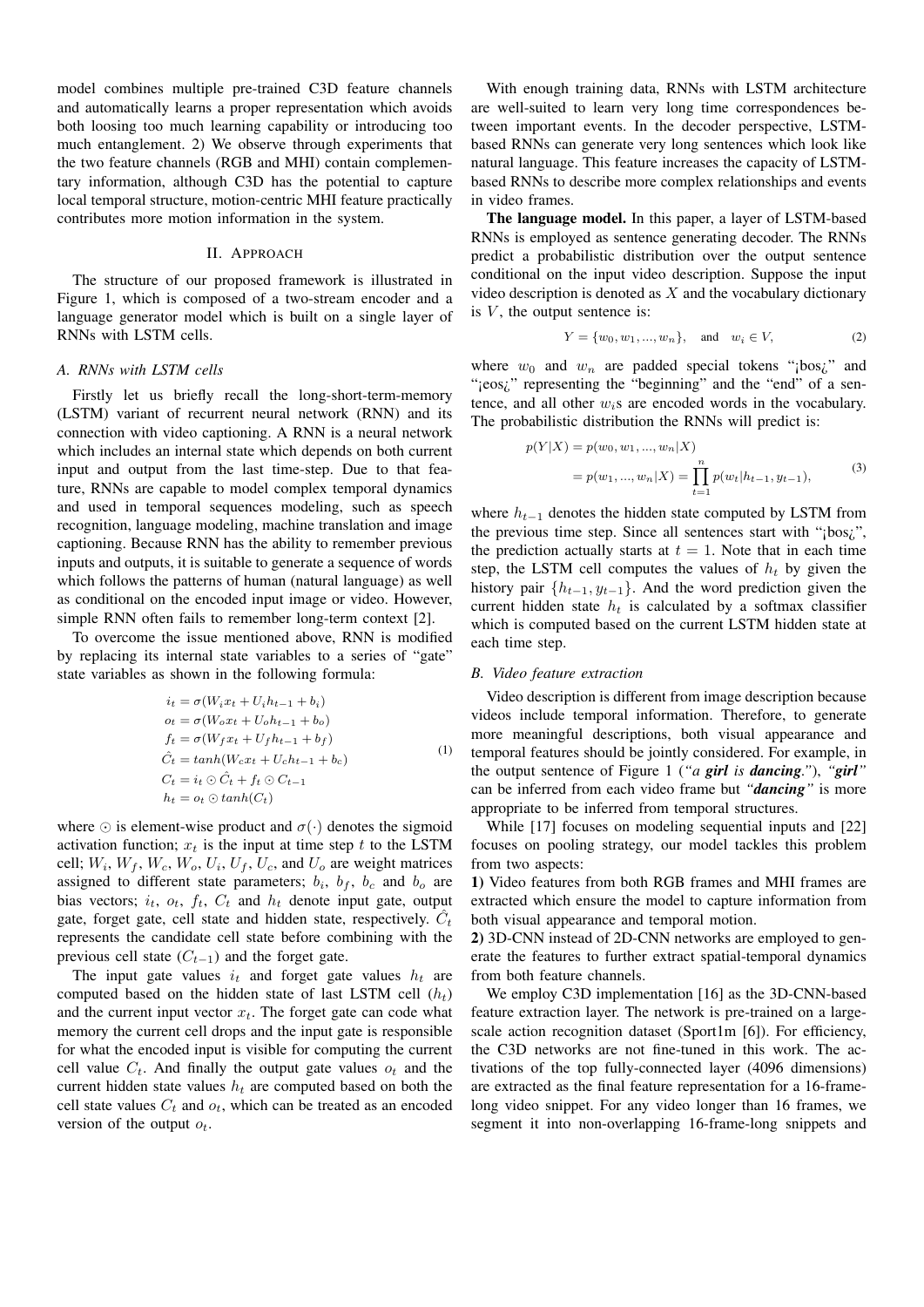

Fig. 2. Comparative illustration of four fusion paradigms discussed in this paper. (a) Input fusion: different video signals are combined at the input level, which is adopted in [22], where they combine histogram of gradients (HoG), histogram of optical-flow (HoF) and motion boundary history (MBH). (b) Late fusion: two models are trained separately and only the prediction scores are fused in the final stage using a non-learned weight  $(\alpha)$ , which is adopted in [17]. (c) is similar to (a) except the fusion takes place after the feature extraction. (d) is our proposed fusion model, where we modify the encoding layer into a parallel architecture and fusion takes place in the encoding layer. Compared to (a) and (c), our model trains different encoders for different feature channels, which avoids entanglement. Compared to (b), our model can automatically learn how to obtain a good fusion.

combine the features using max-pooling. Compared to existing work using average pooling [18], max-pooling is more desirable than average-pooling because it potentially can capture more informative events in the video sequences.

# *C. Two-stream encoder*

After feature extraction, the input video is represented by two feature vectors: C3D-RGB and C3D-MHI. Each feature vector has 4096 dimensions. To encode the two feature vectors into the encoding space of the following LSTM-based encoder, we propose a parallel encoder to jointly learn a mapping from the two feature vectors into the encoding space. There are several encoding schemes for this task, for example, canonical correlation analysis (CCA) is used in [7] to learn the linear mapping between feature space and the word-encoding space (in [7], the word-encoding space is spanned by fisher vectors of word2vec embedding [10]). Unfortunately, CCA is not applicable in our framework because: 1) linear-CCA can easily overfit and kernel-CCA is too expensive to compute for largescale dataset. 2) It is difficult to integrate CCA to the framework and to keep the end-to-end training trait.

Our proposed framework employs two parallel fully connected layers to learn the mappings. The conceptual visual comparison of our proposed fusion scheme is compared with two other schemes used in [22] and [17] in Figure 2. In [22], multiple channels of features are computed from the input video: histogram of gradients (HoG), histogram of optical-flow (HoF) and motion boundary history (MBH). The fusion method used in [22] is an early input-level fusion (Figure 2 (a)), which concatenates all inputs together and feeds them to the CNNs. We argue that this early fusion mechanism is problematic that different feature channels have different patterns and characteristics, thus a holistic feature extraction CNN is not as appropriate as separate flows of CNNs for different feature channels. In [17], the authors use separate CNN flows for different feature channels and apply a late decision level fusion (Figure 2 (b)). However, the late fusion depends on empirical settings of weights so that it discards the capability of the framework to automatically learn the combination. Our framework employs a novel parallel encoding level fusion (Figure 2 (d)), and two

separate fully connected layers for two streams to map the input feature from a high dimension to a lower dimension encoding space. ReLu nonlinearity is applied after each fully connected layer. Compared to [22], our proposed fusion scheme is more dedicated to model each feature channel, which avoids feature entanglement; compared to [17], our fusion scheme does not block the training flow so that it can automatically learn how to jointly encoding the two feature channels. In other words, our proposed scheme seeks a proper tradeoff between early input level fusion and late decision level fusion, which is demonstrated to be more effective by extensive experimental evaluation in Section III. Another mid-level fusion is naïve concatenation in the feature-level (Figure 2 (c)), which also suffers from feature entanglement problem as the early fusion at input-level (Figure 2 (a)).

#### III. EXPERIMENTS

This section presents the evaluation results of our proposed framework and the comparison with the state-of-the-arts.

#### *A. Datasets*

Our proposed approach is evaluated on three video description datasets: 1) the Microsoft Video Description corpus (MSVD), 2) the MPII Movie Description dataset (MPII), and 3) the Montreal Video Annotation Dataset (MVAD). While the MSVD dataset is collected from YouTube and there are multiple sentences assigned for each video clip describing a simple event (such as cooking, riding a bike, *etc.*), the MPII and the MVAD datasets are more challenging and complex. The MPII and the MVAD are collected from movies, which contain a variety of scenes and events, and ground-truth sentences are collected via multiple modalities: subtitles, scripts, and descriptive video service (DVS).

*1) Microsoft video description corpus:* The MSVD corpus is collected from YouTube, while each video clip describes a simple event related to human action and human-object interaction, such as riding a bike, peeling a potato, dancing, *etc.* There are about 2,000 video clips in this corpus, and each video clip is assigned to multiple Mechanical Turk workers to describe using a single sentence. There are 120,000 sentences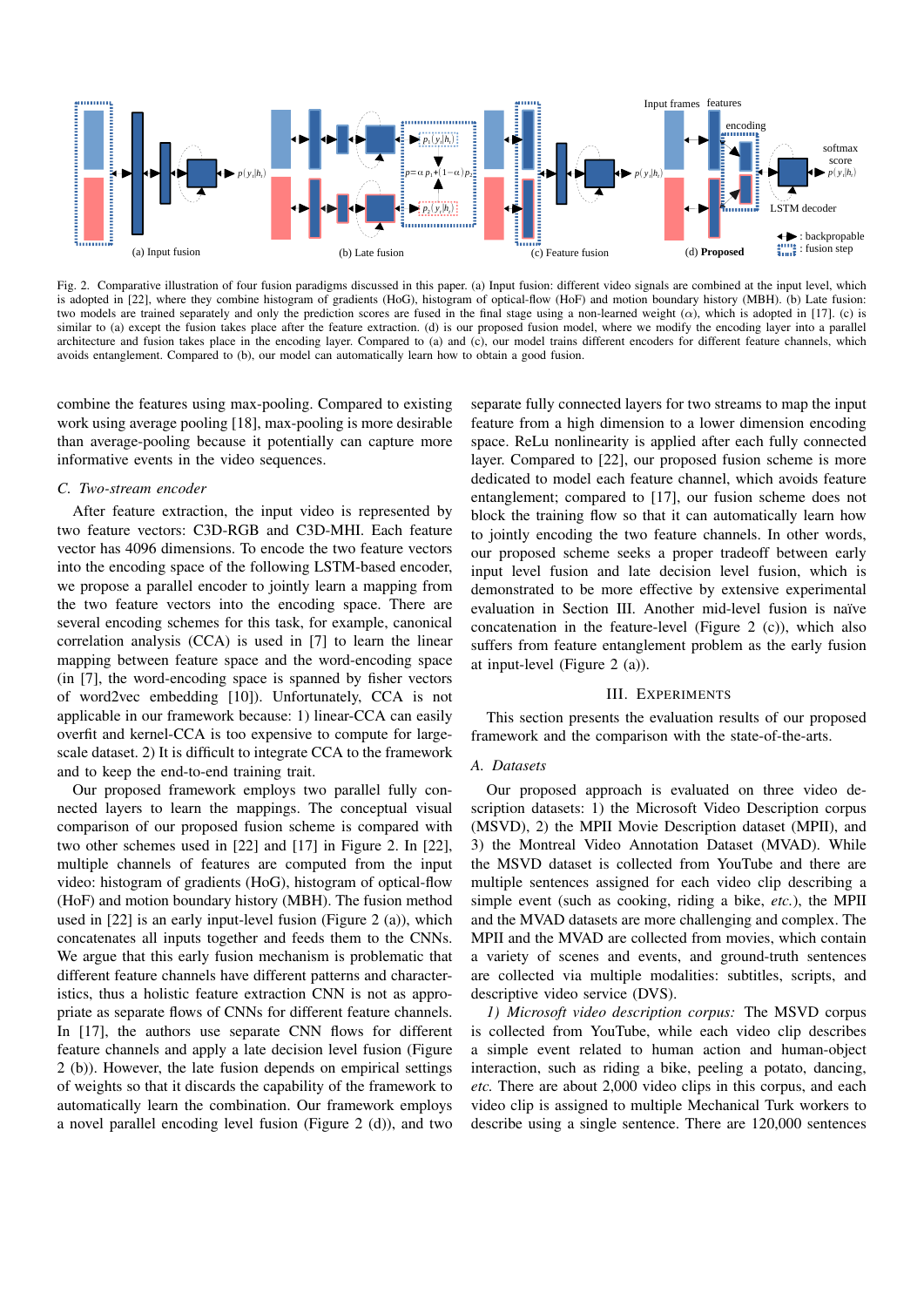in this dataset however only a portion of them are in English. This paper only focuses on English descriptions. Note that the dataset is released using YouTube links and a small portion of them become unavailable. In this paper, we obtain 1658 available video clips and 300 of them are used for testing.

*2) Max Planck Institut Informatic (MPII) movie description dataset:* The MPII dataset [14] is a large movie and text corpus, which is dedicated in aligning High-definition movie snippets to movie scripts and DVS. The MPII dataset contains over 68, 000 sentences and video snippets from 94 HD movies. Each movie snippet is aligned with one sentence from either movie scripts or DVS, which is an additional parallel audio track which can help visually impaired person to understand and follow a movie. The MPII dataset is very challenging due to several aspects: 1) it is extracted from movies, with more complex scenes and varied backgrounds. 2) The text annotations are sourced from a combined corpus (movie scripts + DVS), therefore the linguistic complexity is much higher than well-structured sentences as in the MSVD dataset.

*3) Montreal video annotation dataset (MVAD):* The MVAD is similar to the MPII dataset, which is also a large movie description corpus. The MVAD dataset text annotations are also sourced from DVS. It includes 49, 000 (summing up to 84.6 hours long) video/sentence pairs from 92 movies. In fact, the MVAD and the MPII belong to the recent Large Scale Movie Description Challenge (LSMDC). We report results on the public test dataset which contains 6518 samples for the MVAD dataset and 3535 samples for the MPII dataset.

*4) Experimental setup:* Evaluation metrics. Our proposed framework is evaluated on all three datasets using the METEOR evaluation metric [4]. METEOR was proposed to quantitatively evaluating the performance of automatic machine translation. Compared to the BLEU metric [11], which is based on the match of n-grams between target sentence and the references, METEOR is more reliable by considering the quality of alignments. In addition, METEOR utilizes more linguistic and semantic information than other metrics. Therefore, METEOR is more suitable to our task. We employ the tool provided by Microsoft COCO Evaluation Server [3] as used in [17].

Training and optimization. For each feature channel, C3D networks pre-trained on Sport1m [6] are employed without fine-tuning for efficiency. The activation values from the last fully connected layer of C3D (fc-7) are extracted as inputs. Our RNN is composed of one layer of 1024 LSTM cells therefore the encoding space is of 1024 dimensions. The feature encoder is composed of two parallel fully connected layers and followed with ReLu nonlinearity, each of which maps the feature from 4096 to 512 dimensions. The encodings of two feature channels are then concatenated as a 1024-dimensional vector for LSTMs. The network is trained end-to-end from feature encoding to sentence generation by maximizing the loglikelihood computed based on Equation (3). ADAM updating is applied for LSTMs and SGD is applied for feature encoders. Learning rates are  $1e^{-4}$  and  $1e^{-5}$  for LSTMs and feature encoders, respectively. The training process terminates after 200, 000 mini-batches with batch-size 32 and the performance on testing set is reported. Our models are trained on one GTX

Titan X GPU and it takes about 1-2 days for training, depending on the datasets.

# *B. Comparative results*

In this section, our proposed model is compared with the state-of-the-art approaches on the three datasets. In addition, to manifest the difference made by our joint encoder, we also compare the propose model with three variants: 1) C3D(RGB): single-stream model based on C3D features on raw RGB frames. 2) C3D(MHI): similar to 1) but based on MHI frames. 3) C3D(RGB+MHI) is the feature-level fusion as illustrated in Figure 2 (c). These three models are provided as baselines. The approaches compared are 1) factor graph model (FGM) proposed in [15], which applies a quadruple template model to combine with action/object detection scores to generate sentences. 2) Mean-pooling model [18] which is fully based on a consensus of image features over all video frames. 3) The temporal attention (TA) model [22] in which the temporal structure is modeled by learning to assign different weights for sampled video frames. 4) Sequence encoding model (S2VT) which is proposed in [17] to apply a sequence-to-sequence modeling LSTM for video captioning. In additional to the four comparisons, we also compare to several variants based on different network implementations (VGG, AlexNet, GoogleNet, *etc*).

*1) MSVD dataset:* In Table I, the results in METEOR scores of our model and other approaches are listed. The top part shows scores for related approaches and the lower part shows the baselines and our model. Our proposed framework achieves the best METEOR score  $(31.1\%)$  which is 7.2% higher than FGM [15], 2% higher than Mean-pooling [18], 1.5% higher than temporal attention model [22] and 1.3% higher than the previous state-of-the-art S2VT model [17]. Compared with S2VT and TA, despite the fact that we do not explicitly encode the temporal structure, our method achieves better results due to our joint feature encoding framework captures complementary information.

The benefits of our new model can also be demonstrated by comparing the scores in the lower part. Using RGB (C3D(RGB)) slightly outperforms mean-pooling on AlexNet  $(27.1\% \text{ vs. } 26.9\%)$  but MHI only achieves significantly inferior score (24.3%) because video description is highly depended on what content inside the video and less depended on the motion, such as detected *human* and *gun* in general generates a description of "a man is shooting a gun." However, combining both feature channels significantly improves the results (30.3% − 31.1% *vs.* 24.3% − 27.1%). In addition, the parallel encoder performs better than feature-level fusion, which is also demonstrated on the other two datasets.

*2) MPII and MVAD datasets:* Compared to the MSVD dataset, the MPII dataset contains similar number of sentences but it is much more challenging that it contains 30 times more video snippets than the MSVD datasets. Besides the number of sentences for each video snippet is much less, the significant variety for both video scenes and language structure also makes this dataset much more challenging. Table II shows the METEOR scores. Our result (7.0%) outperforms the approach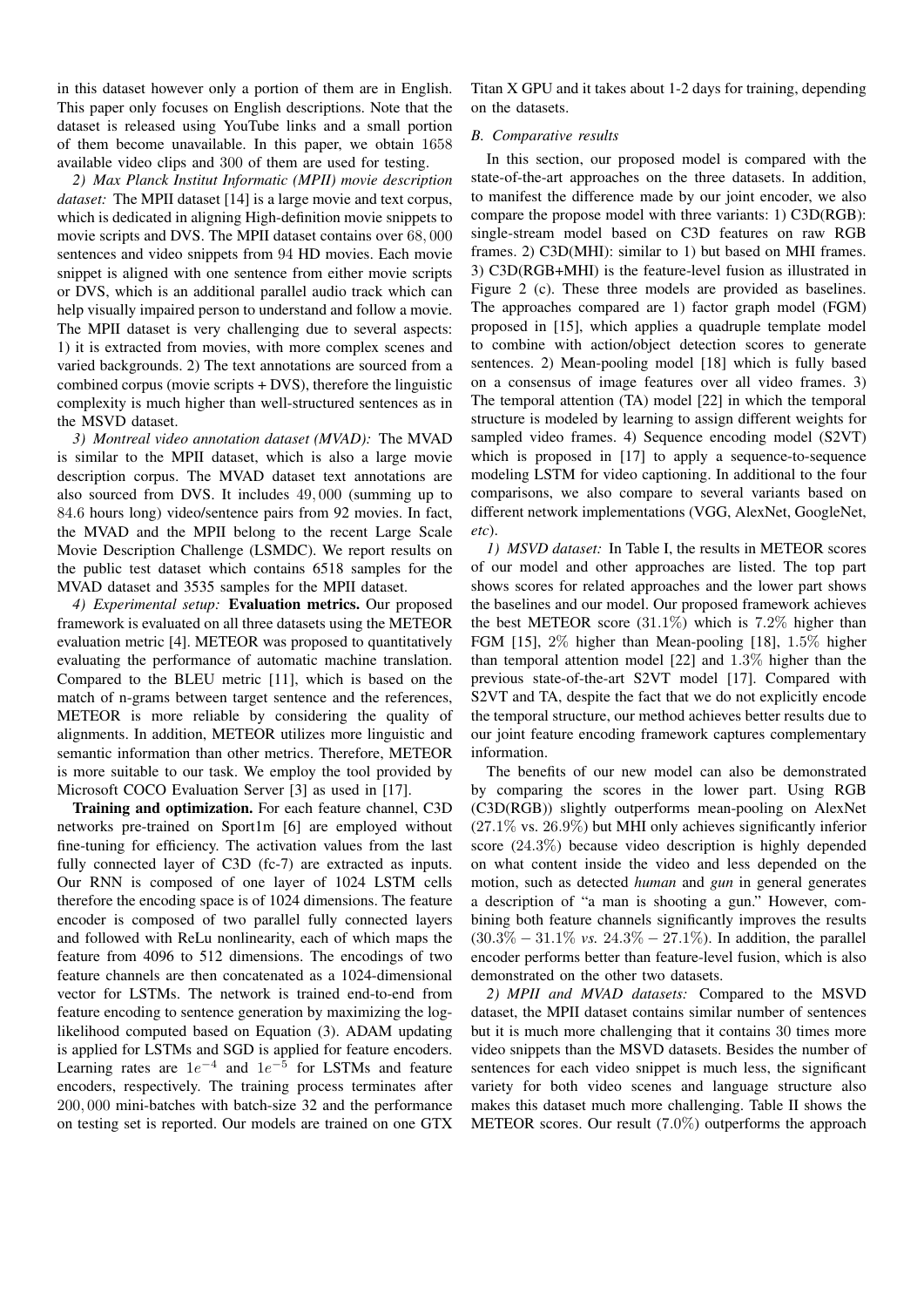TABLE I METEOR SCORES ON THE MSVD DATASET.

| Method                            | METEOR (%) |
|-----------------------------------|------------|
| FGM [15]                          | 23.9       |
| AlexNet[18]                       | 26.9       |
| VGG [18]                          | 27.7       |
| AlexNet-COCO [18]                 | 29.1       |
| GoogleNet [22]                    | 28.7       |
| GoogleNet + TA $[22]$             | 29.0       |
| GoogleNet + $3D-CNN + TA$ [22]    | 29.6       |
| $AlexNet(Flow) + S2VT [17]$       | 24.3       |
| $AlexNet + S2VT [17]$             | 27.9       |
| VGG + S2VT [17]                   | 29.2       |
| $VGG + AlexNet(Flow) + S2VT [17]$ | 29.8       |
| C3D(RGB)                          | 27.1       |
| C3D(MHI)                          | 24.3       |
| C3D(MHI+RGB)                      | 30.3       |
| C3D(MHI+RGB)-Joint (Ours)         | 31.1       |

proposed in [14] (SMT) by  $1.4\%$  and [18] by  $0.3\%$  which is very close to the S2VT model and the Visual-Labels proposed along with the dataset [13]. Without explicitly encoding the temporal structure as constructed in [18] for such a challenging dataset, our model still achieves comparable results, which demonstrate the effectiveness of our joint encoding framework.

TABLE II METEOR SCORES ON THE MPII DATASET.

| Method                    | METEOR $(\% )$ |
|---------------------------|----------------|
| <b>SMT</b> [14]           | 5.6            |
| Visual-Labels [13]        | 7.0            |
| <b>VGG [18]</b>           | 67             |
| S2VT [17]                 | 7.1            |
| C3D(RGB)                  | 6.5            |
| C3D(MHI)                  | 64             |
| C3D(MHI+RGB)              | 6.7            |
| C3D(MHI+RGB)-Joint (Ours) | 7.0            |

Table III shows the results on the MVAD dataset. Our performance significantly outperforms temporal attention by 2.4% and achieves comparable results with S2VT. The observations are similar to the MPII dataset except that in this dataset, the simple feature concatenation of MHI and RGB does not improve from MHI only, even slightly worse than RGB only, showing that simple concatenation is not a good strategy for multi-stream fusion. However, our proposed joint encoding fusion significantly improves over each of the two channels by  $0.5\% - 0.6\%$ .

TABLE III METEOR SCORES ON THE MVAD DATASET.

| Method                    | METEOR $(\% )$ |
|---------------------------|----------------|
| Visual-Labels [13]        | 6.3            |
| Temporal Attention [22]   | 43             |
| <b>VGG [18]</b>           | 6.1            |
| S2VT [17]                 | 67             |
| C3D(RGB)                  | 62             |
| C3D(MHI)                  | 6.1            |
| C3D(MHI+RGB)              | 6.1            |
| C3D(MHI+RGB)-Joint (Ours) | 6.7            |

Qualitative results. Figure 3 shows some sampled descriptions generated by our proposed model on three datasets. The top row shows correct descriptions and the bottom row shows incorrect but plausible results. By observing the "plausible" panel, we can infer some clues about how the model performs the text generation. Firstly, generally speaking, auto captioning algorithm tends to predict simple sentence like "someone is doing something with something", because predicting long and complex sentences is likely to make more mistakes. Another observation is that although temporal structures are encoded in the framework, the object detections are still dominating the text results. For example, in the second plausible result for the MVAD dataset, "someone sits on a bed" is easily be confused with "someone lies on a bed" because there is not enough samples to train the model to learn "sits" from "lies", especially for the complex movie scenes. For the third plausible example in the MSVD dataset, the animal is mis-classified as "cat" because the appearance similarities (like ears, eyes, fur, *etc*). Therefore we believe that further investigating how to model motion features as well as fine-grained object/action detection will produce more accurate text descriptions.

# IV. CONCLUSION

In this paper, we have introduced an automatic model that generates natural language descriptions for videos based on a two-stream video representation learning model and a LSTMbased sentence generator. Our approach features a novel parallel video representation model which combines both RGB frames and motion boundary history frames which contain complementary information from visual appearance and temporal motions. 3D convolutional neural networks are employed to further extract spatial and temporal features from both RGB and MHI streams. The proposed framework can effectively learn the simultaneous fusion of multiple streams of features and train the whole model end-to-end. The proposed model is compared with the state-of-the-art video description methods on three different datasets and outperforms them or achieves similar performances.

#### ACKNOWLEDGMENT

This work was supported in part by NSF grants EFRI-1137172, IIP-1343402, and IIS-1400802.

#### **REFERENCES**

- [1] K. Barnard, P. Duygulu, D. Forsyth, N. De Freitas, D. M. Blei, and M. I. Jordan. Matching words and pictures. *The Journal of Machine Learning Research*, 3:1107–1135, 2003.
- [2] Y. Bengio, P. Simard, and P. Frasconi. Learning long-term dependencies with gradient descent is difficult. *Neural Networks, IEEE Transactions on*, 5(2):157–166, 1994.
- [3] X. Chen, H. Fang, T.-Y. Lin, R. Vedantam, S. Gupta, P. Dollar, and C. L. Zitnick. Microsoft coco captions: Data collection and evaluation server. *arXiv preprint arXiv:1504.00325*, 2015.
- [4] M. Denkowski and A. Lavie. Meteor universal: Language specific translation evaluation for any target language. In *Proceedings of the EACL 2014 Workshop on Statistical Machine Translation*, volume 6, 2014.
- [5] A. Karpathy and L. Fei-Fei. Deep visual-semantic alignments for generating image descriptions. *arXiv preprint arXiv:1412.2306*, 2014.
- [6] A. Karpathy, G. Toderici, S. Shetty, T. Leung, R. Sukthankar, and L. Fei-Fei. Large-scale video classification with convolutional neural networks. In *CVPR*, pages 1725–1732. IEEE, 2014.